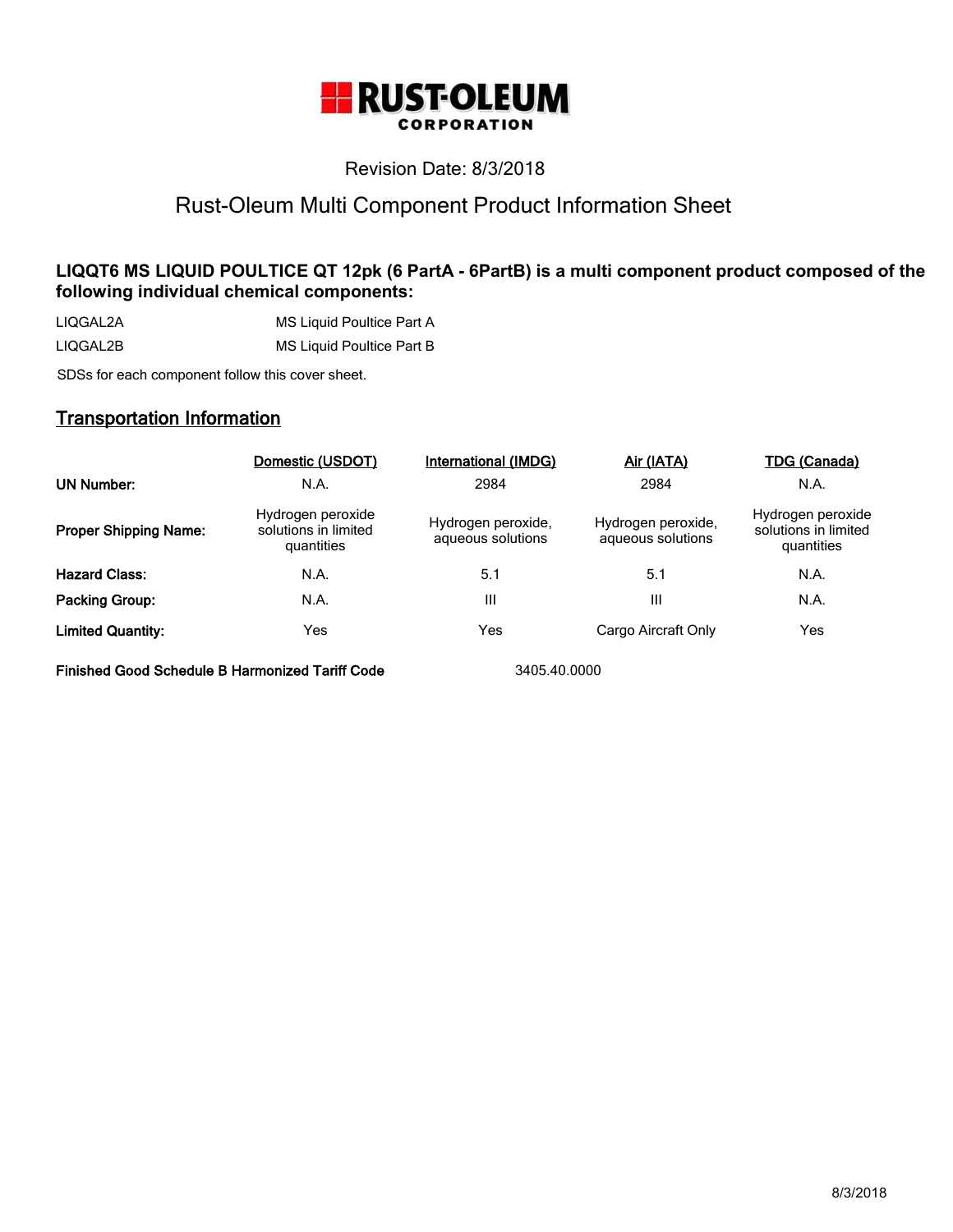# Safety Data Sheet



| 1. Identification           |                                                                                       |                         |                                                                                              |  |  |  |
|-----------------------------|---------------------------------------------------------------------------------------|-------------------------|----------------------------------------------------------------------------------------------|--|--|--|
| <b>Product Name:</b>        | MS Liquid Poultice Part A                                                             | <b>Revision Date:</b>   | 8/3/2018                                                                                     |  |  |  |
| <b>Product Identifier:</b>  | LIQGAL2A                                                                              | <b>Supercedes Date:</b> | New SDS                                                                                      |  |  |  |
| <b>Recommended Use:</b>     | Porous material/Grout cleaner                                                         |                         |                                                                                              |  |  |  |
| Supplier:                   | <b>Rust-Oleum Corporation</b><br>11 Hawthorn Parkway<br>Vernon Hills, IL 60061<br>USA | Manufacturer:           | <b>Rust-Oleum Corporation</b><br>11 Hawthorn Parkway<br>Vernon Hills, IL 60061<br><b>USA</b> |  |  |  |
| Preparer:                   | <b>Regulatory Department</b>                                                          |                         |                                                                                              |  |  |  |
| <b>Emergency Telephone:</b> | 24 Hour Hotline: 847-367-7700                                                         |                         |                                                                                              |  |  |  |

# **2. Hazard Identification**

#### **Classification**

**Symbol(s) of Product**



**Signal Word** Danger

#### **Possible Hazards**

5% of the mixture consists of ingredient(s) of unknown acute toxicity.

#### **GHS HAZARD STATEMENTS**

| STOT, single exposure, category 3, RTI                        | H335             | May cause respiratory irritation.                                          |
|---------------------------------------------------------------|------------------|----------------------------------------------------------------------------|
| Skin Corrosion, category 1                                    | H314             | Causes severe skin burns and eye damage.                                   |
| <b>GHS LABEL PRECAUTIONARY STATEMENTS</b><br>P <sub>271</sub> |                  | Use only outdoors or in a well-ventilated area.                            |
| P304+P340                                                     |                  | IF INHALED: Remove person to fresh air and keep comfortable for breathing. |
| P403+P233                                                     |                  | Store in a well-ventilated place. Keep container tightly closed.           |
| P405                                                          | Store locked up. |                                                                            |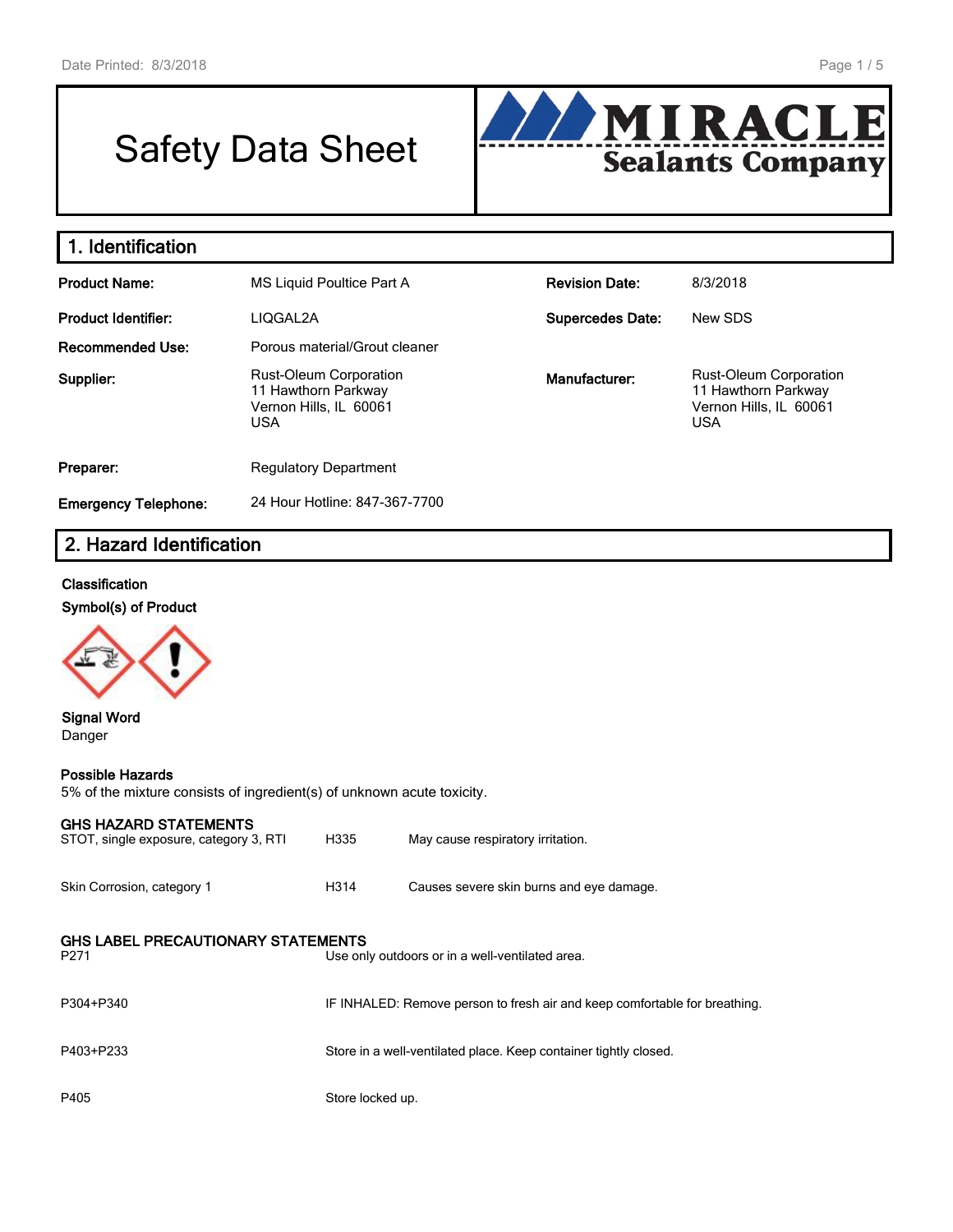| Date Printed: 8/3/2018 | Page 2/5                                                                                                                            |
|------------------------|-------------------------------------------------------------------------------------------------------------------------------------|
| P501                   | Dispose of contents/container in accordance with local, regional and national regulations.                                          |
| P <sub>260</sub>       | Do not breathe dust/fume/gas/mist/vapors/spray.                                                                                     |
| P264                   | Wash hands thoroughly after handling.                                                                                               |
| P280                   | Wear protective gloves/protective clothing/eye protection/face protection.                                                          |
| P301+P330+P331         | IF SWALLOWED: Rinse mouth. Do NOT induce vomiting.                                                                                  |
| P303+P361+P353         | IF ON SKIN (or hair): Take off immediately all contaminated clothing. Rinse skin with water/<br>shower.                             |
| P305+P351+P338         | IF IN EYES: Rinse cautiously with water for several minutes. Remove contact lenses, if present<br>and easy to do. Continue rinsing. |
| P310                   | If exposed immediately call a POISON CENTER or doctor/physician.                                                                    |
| P321                   | For specific treatment see label                                                                                                    |

# **3. Composition / Information On Ingredients**

#### **HAZARDOUS SUBSTANCES**

| <b>Chemical Name</b>            | CAS-No.    | <u>Wt.%</u><br>Range | <b>GHS Symbols</b> | <b>GHS Statements</b> |
|---------------------------------|------------|----------------------|--------------------|-----------------------|
| Monoethanolamine                | 141-43-5   | $2.5 - 10$           | GHS05-GHS06        | H302-311-314-332-335  |
| C9-C11 Alcohols Ethoxylated     | 68439-46-3 | 2.5-10               | GHS05-GHS07        | H302-315-318          |
| Ethylene Glycol Monobutyl Ether | 111-76-2   | $2.5 - 10$           | GHS07              | H302-312-315-319-332  |

# **4. First-Aid Measures**

**FIRST AID - EYE CONTACT:** Immediately flush eyes with plenty of water for at least 15 minutes holding eyelids open. Get medical attention. Do NOT allow rubbing of eyes or keeping eyes closed.

**FIRST AID - SKIN CONTACT:** Wash skin with soap and water. Remove contaminated clothing. Get medical attention if irritation develops or persists. Immediately flush skin with plenty of water for at least 15 minutes while removing clothing. Get medical attention immediately. Wash clothing separately before reuse. Destroy contaminated shoes.

**FIRST AID - INHALATION:** Remove to fresh air. If not breathing, give artificial respiration. If breathing is difficult, give oxygen. Get immediate medical attention. Do NOT use mouth-to-mouth resuscitation. If you experience difficulty in breathing, leave the area to obtain fresh air. If continued difficulty is experienced, get medical assistance immediately.

**FIRST AID - INGESTION:** If swallowed, do not induce vomiting. If victim is conscious and alert, give 2 to 4 cupfuls of water or milk. Call a physician or poison control center immediately. Never give anything by mouth to an unconscious person. Treat symptomatically and supportively. Do not induce vomiting unless advised by a physician. Call nearest Poison Control Center or Physician immediately.

# **5. Fire-Fighting Measures**

**EXTINGUISHING MEDIA:** Alcohol Film Forming Foam, Carbon Dioxide, Dry Chemical, Dry Sand, Water Fog

**UNUSUAL FIRE AND EXPLOSION HAZARDS:** No unusual fire or explosion hazards noted. Keep containers tightly closed.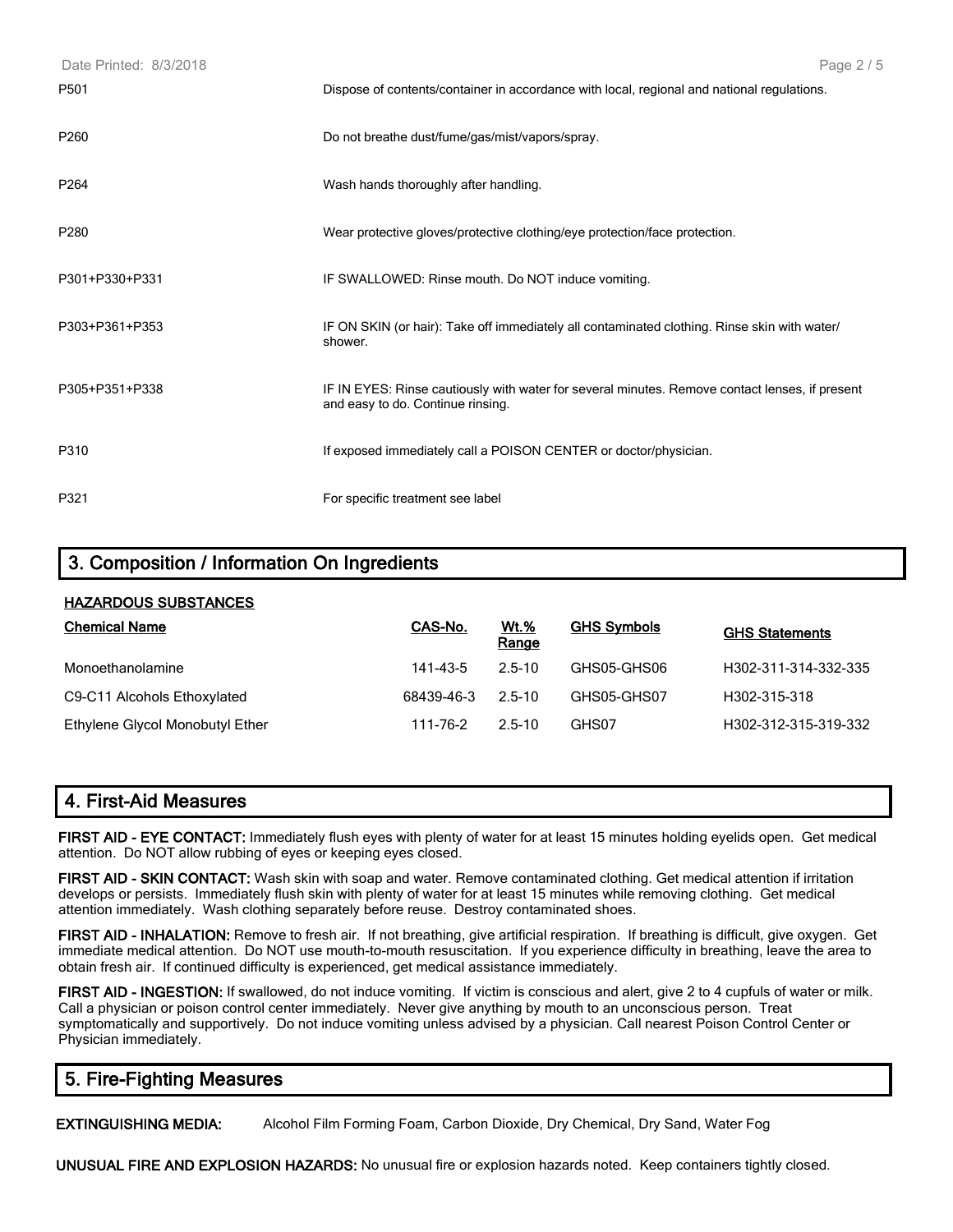**SPECIAL FIREFIGHTING PROCEDURES:** Containers can rupture and release highly toxic material if exposed to heat. Substance is non-combustible but reacts with many metals to form explosive hydrogen gas. Use water spray to keep fire-exposed containers cool. Containers may explode when heated.

**Special Fire and Explosion Hazard (Combustible Dust):** No Information

# **6. Accidental Release Measures**

**STEPS TO BE TAKEN IF MATERIAL IS RELEASED OR SPILLED:** Avoid runoff into sewers and waterways. Provide ventilation and approach spill from upwind using proper personal protective equipment as indicated in Section 8. Carefully neutralize spill with sodium bicarbonate (NaHCO3). Dispose of according to local, state (provincial) and federal regulations. Do not incinerate closed containers. Contain spilled liquid with sand or earth. DO NOT use combustible materials such as sawdust.

# **7. Handling and Storage**

**HANDLING:** Wash thoroughly after handling. Wash hands before eating. Remove contaminated clothing and launder before reuse. Use only with adequate ventilation. Follow all SDS and label precautions even after container is emptied because it may retain product residues. Avoid breathing fumes, vapors, or mist. Avoid contact with eyes, skin and clothing.

**STORAGE:** Store in a dry, well ventilated place. Keep container tightly closed when not in use.

**Advice on Safe Handling of Combustible Dust:** No Information

# **8. Exposure Controls / Personal Protection**

| <b>Chemical Name</b>               | CAS-No.    | Weight %<br>Less Than | <b>ACGIH TLV-</b><br>TWA | <b>ACGIH TLV-</b><br><b>STEL</b> | <b>OSHA PEL-TWA</b> | <b>OSHA PEL-</b><br><b>CEILING</b> |
|------------------------------------|------------|-----------------------|--------------------------|----------------------------------|---------------------|------------------------------------|
| Monoethanolamine                   | 141-43-5   | 10.0                  | 3 ppm                    | 6 ppm                            | 3 ppm               | N.E.                               |
| C9-C11 Alcohols Ethoxylated        | 68439-46-3 | 10.0                  | N.E.                     | N.E.                             | N.E.                | N.E.                               |
| Ethylene Glycol Monobutyl<br>Ether | 111-76-2   | 10.0                  | 20 ppm                   | N.E.                             | 50 ppm              | N.E.                               |

#### **PERSONAL PROTECTION**

**ENGINEERING CONTROLS:** Use process enclosures, local exhaust ventilation, or other engineering controls to control airborne levels below recommended exposure limits. Provide general dilution of local exhaust ventilation in volume and pattern to keep TLV of hazardous ingredients below acceptable limits. Prevent build-up of vapors by opening all doors and windows to achieve crossventilation.

**RESPIRATORY PROTECTION:** A respiratory protection program that meets OSHA 1910.134 and ANSI Z88.2 requirements must be followed whenever workplace conditions warrant a respirator's use.

**SKIN PROTECTION:** Use gloves to prevent prolonged skin contact. Use impervious gloves to prevent skin contact and absorption of this material through the skin. Nitrile or Neoprene gloves may afford adequate skin protection.

**EYE PROTECTION:** Use safety eyewear designed to protect against splash of liquids.

**OTHER PROTECTIVE EQUIPMENT:** Refer to safety supervisor or industrial hygienist for further guidance regarding types of personal protective equipment and their applications.

**HYGIENIC PRACTICES:** Wash thoroughly with soap and water before eating, drinking or smoking. Remove contaminated clothing immediately and launder before reuse.

**Engineering Measures for Combustible Dust:** No Information

# **9. Physical and Chemical Properties**

| Appearance:                 | Liguid                      | <b>Physical State:</b>            | Liguid       |
|-----------------------------|-----------------------------|-----------------------------------|--------------|
| Odor:                       | Amine                       | <b>Odor Threshold:</b>            | N.E.         |
| <b>Relative Density:</b>    | 0.995                       | pH:                               | N.A.         |
| Freeze Point, °C:           | N.D.                        | Viscosity:                        | N.D.         |
| <b>Solubility in Water:</b> | Slight                      | Partition Coefficient, n-octanol/ |              |
| Decompostion Temp., °C:     | N.D.                        | water:                            | N.D.         |
| Boiling Range, °C:          | $100 - 256$                 | <b>Explosive Limits, vol%:</b>    | $5.5 - 17.0$ |
| <b>Flammability:</b>        | Does not Support Combustion | Flash Point, °C:                  | 94           |
| <b>Evaporation Rate:</b>    | Slower than Ether           | Auto-ignition Temp., °C:          | N.D.         |
| <b>Vapor Density:</b>       | Heavier than Air            | Vapor Pressure:                   | N.D.         |

(See "Other information" Section for abbreviation legend)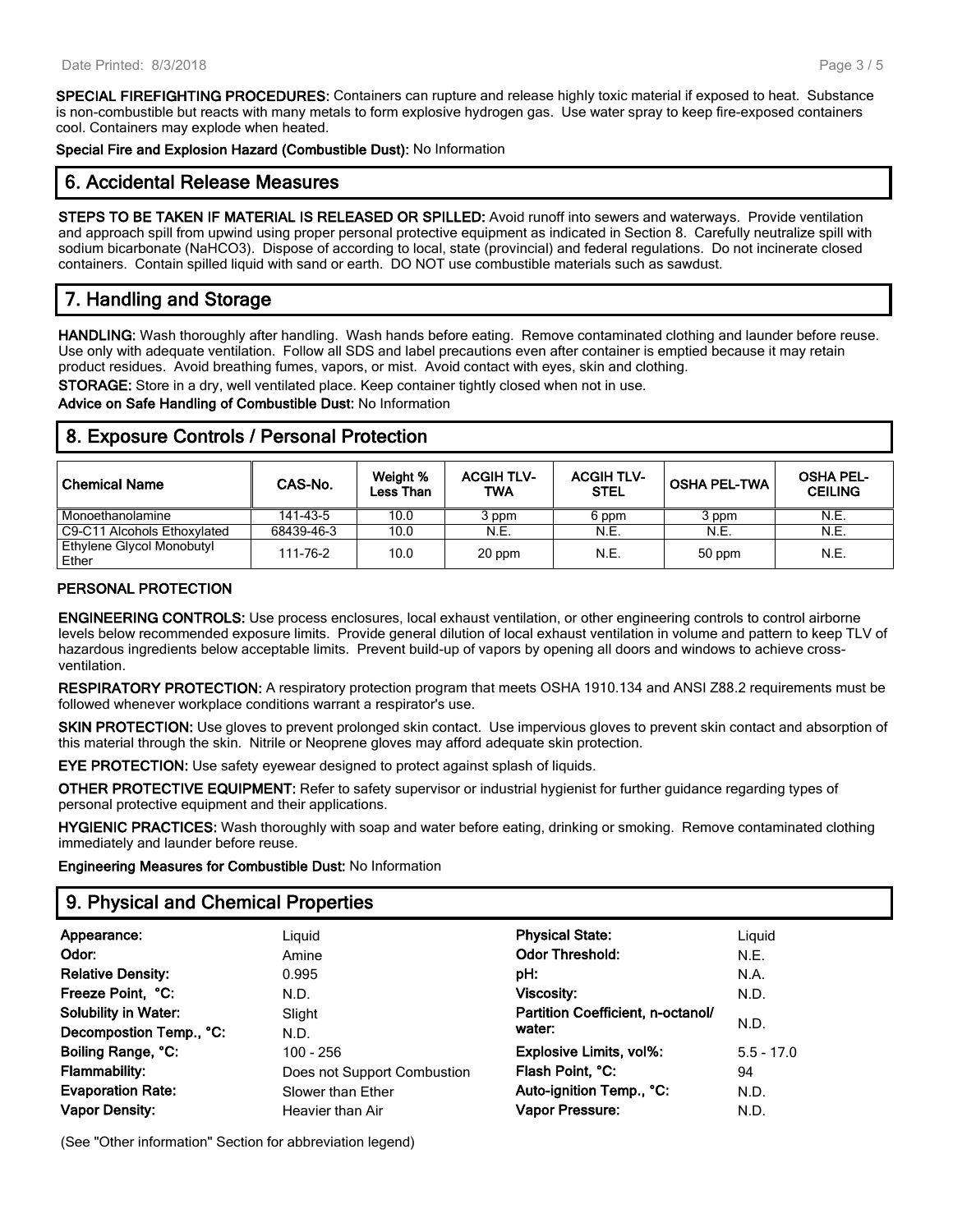# **10. Stability and Reactivity**

**CONDITIONS TO AVOID:** Avoid contact with metals.

**INCOMPATIBILITY:** Product slowly corrodes copper, aluminum, zinc, and galvanized surfaces. Incompatible with strong oxidizing agents, strong acids and strong alkalies.

**HAZARDOUS DECOMPOSITION:** Decomposition produces hydrogen chloride, chlorine and hydrogen gases.

**HAZARDOUS POLYMERIZATION:** Will not occur under normal conditions.

**STABILITY:** This product is stable under normal storage conditions.

# **11. Toxicological Information**

**EFFECTS OF OVEREXPOSURE - EYE CONTACT:** Substance causes severe eye irritation. Injury may be permanent.

**EFFECTS OF OVEREXPOSURE - SKIN CONTACT:** Severely irritating; may cause permanent skin damage.

**EFFECTS OF OVEREXPOSURE - INHALATION:** Harmful if inhaled. High gas, vapor, mist or dust concentrations may be harmful if inhaled. Avoid breathing fumes, spray, vapors, or mist. High vapor concentrations are irritating to the eyes, nose, throat and lungs.

**EFFECTS OF OVEREXPOSURE - INGESTION:** Corrosive and may cause severe and permanent damage to mouth, throat and stomach. Substance may be harmful if swallowed.

**EFFECTS OF OVEREXPOSURE - CHRONIC HAZARDS:** Repeated exposure to low concentrations of HCl vapor or mist may cause bleeding of nose and gums.

**PRIMARY ROUTE(S) OF ENTRY:** Eye Contact, Ingestion, Inhalation, Skin Absorption, Skin Contact

#### **ACUTE TOXICITY VALUES The acute effects of this product have not been tested. Data on individual components are tabulated below:**

| CAS-No.    | <b>Chemical Name</b>            | Oral LD50      | Dermal LD50        | Vapor LC50 |
|------------|---------------------------------|----------------|--------------------|------------|
| 141-43-5   | Monoethanolamine                | 1720 mg/kg Rat | 1000 mg/kg Rabbit  | N.E.       |
| 68439-46-3 | C9-C11 Alcohols Ethoxylated     | 1400 mg/kg Rat | N.E.               | N.E.       |
| 111-76-2   | Ethylene Glycol Monobutyl Ether | 470 mg/kg Rat  | 1,060 mg/kg Rabbit | 11 mg/L    |

N.E. - Not Established

# **12. Ecological Information**

**ECOLOGICAL INFORMATION:** Product is a mixture of listed components.

# **13. Disposal Information**

**DISPOSAL INFORMATION:** Dispose of material in accordance to local, state, and federal regulations and ordinances. Do not allow to enter waterways, wastewater, soil, storm drains or sewer systems. RCRA Hazardous Waste: This material, when discarded or disposed of, could be a hazardous waste according to federal regulations (40 CFR 261) due to the characteristic of corrosivity (D002). Check state and local regulations for disposal requirements. Chemical additions, processing or otherwise altering this material may make the waste management information presented in this SDS incomplete, inaccurate, or otherwise inappropriate.

# **14. Transport Information**

|                              | Domestic (USDOT)                           | International (IMDG)  | Air (IATA)            | <b>TDG (Canada)</b>                        |
|------------------------------|--------------------------------------------|-----------------------|-----------------------|--------------------------------------------|
| <b>UN Number:</b>            | N.A.                                       | 2491                  | 2491                  | N.A.                                       |
| <b>Proper Shipping Name:</b> | Corrosive liquids in<br>limited quantities | Ethanolamine solution | Ethanolamine solution | Corrosive liquids in<br>limited quantities |
| <b>Hazard Class:</b>         | N.A.                                       | 8                     | 8                     | N.A.                                       |
| <b>Packing Group:</b>        | N.A.                                       | III                   | Ш                     | N.A.                                       |
| <b>Limited Quantity:</b>     | Yes                                        | Yes                   | Cargo Aircraft Only   | Yes                                        |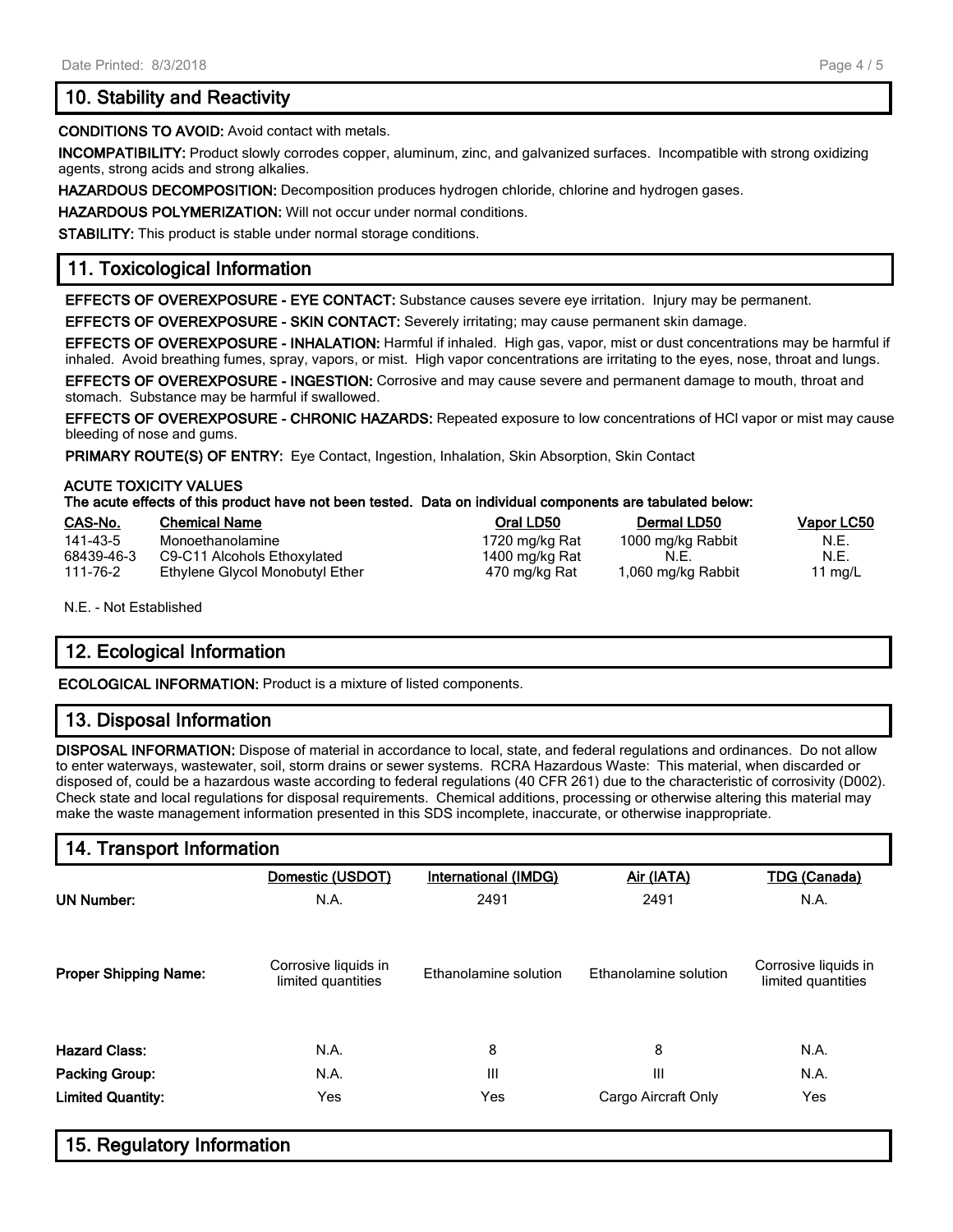# **U.S. Federal Regulations:**

#### **CERCLA - SARA Hazard Category**

This product has been reviewed according to the EPA 'Hazard Categories' promulgated under Sections 311 and 312 of the Superfund Amendment and Reauthorization Act of 1986 (SARA Title III) and is considered, under applicable definitions, to meet the following categories:

Skin Corrosion or Irritation, Specific target organ toxicity (single or repeated exposure)

#### **Sara Section 313:**

This product contains the following substances subject to the reporting requirements of Section 313 of Title III of the Superfund Amendment and Reauthorization Act of 1986 and 40 CFR part 372:

#### **Chemical Name CAS-No.**

| Ethylene Glycol Monobutyl Ether | 111-76-2 |
|---------------------------------|----------|
|---------------------------------|----------|

#### **Toxic Substances Control Act:**

This product contains the following chemical substances subject to the reporting requirements of TSCA 12(b) if exported from the United States:

No TSCA 12(b) components exist in this product.

# **16. Other Information**

| <b>HMIS RATINGS</b><br>Health:    | $2^*$ | Flammability: |          | <b>Physical Hazard:</b> | $\overline{\phantom{0}}$ | <b>Personal Protection:</b> | X. |
|-----------------------------------|-------|---------------|----------|-------------------------|--------------------------|-----------------------------|----|
| <b>NFPA RATINGS</b><br>Health: 2  |       | Flammability: |          | Instability             | 0                        |                             |    |
| <b>Volatile Organic Compounds</b> |       |               | 11.05%   |                         |                          |                             |    |
| <b>SDS REVISION DATE:</b>         |       |               | 8/3/2018 |                         |                          |                             |    |
| <b>REASON FOR REVISION:</b>       |       |               |          |                         |                          |                             |    |

Legend: N.A. - Not Applicable, N.E. - Not Established, N.D. - Not Determined

The manufacturer believes, to the best of its knowledge, information and belief, the information contained herein to be accurate and reliable as of the date of this safety data sheet. However, because the conditions of handling, use, and storage of these materials are beyond our control, we assume no responsibility or liability for personal injury or property damage incurred by the use of these materials. The manufacturer makes no warranty, expressed or implied, regarding the accuracy or reliability of the data or results obtained from their use. All materials may present unknown hazards and should be used with caution. The information and recommendations in this material safety data sheet are offered for the users' consideration and examination. It is the responsibility of the user to determine the final suitability of this information and to comply with all applicable international, federal, state, and local laws and regulations.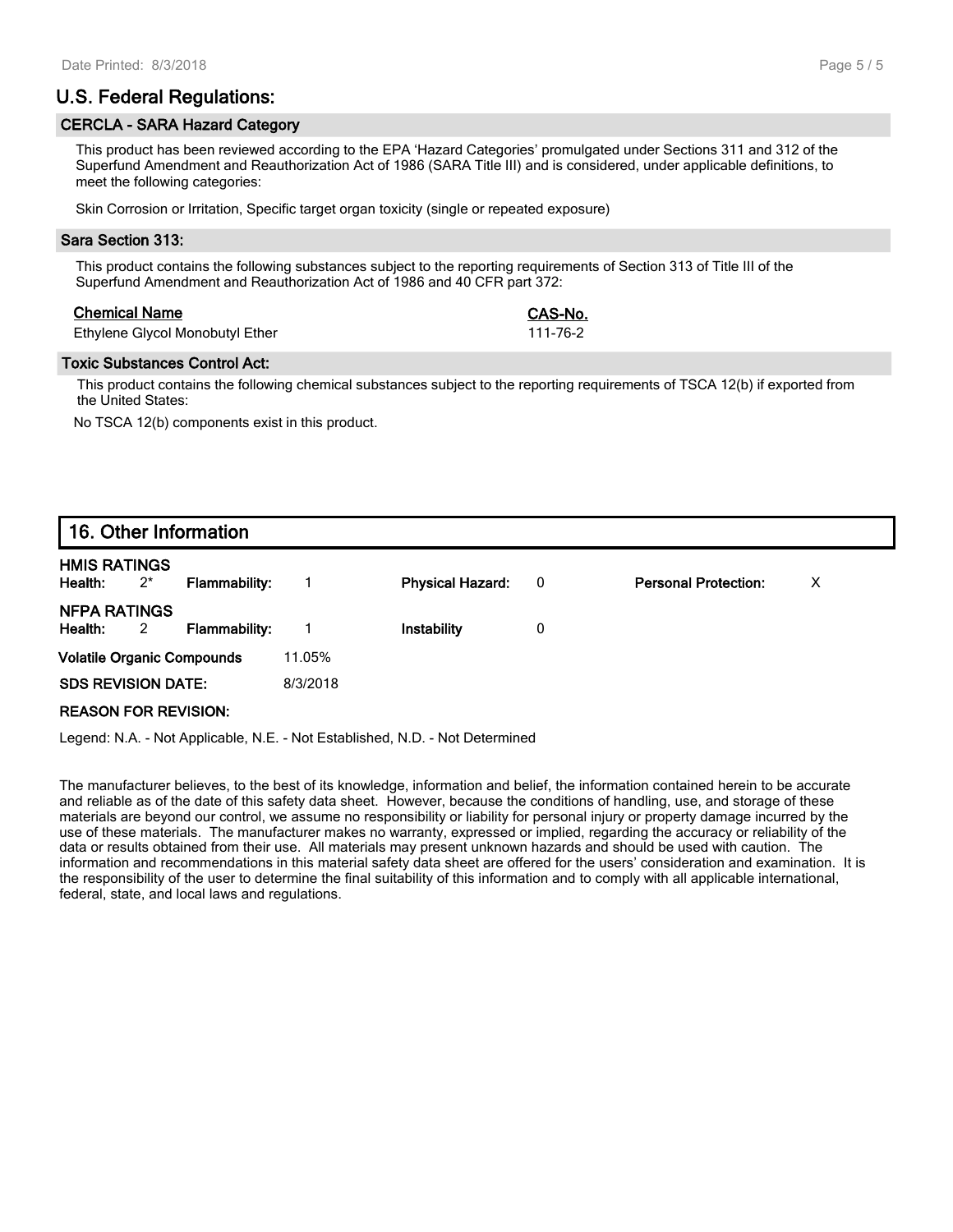# Safety Data Sheet



# **1. Identification**

| <b>Product Name:</b>        | MS Liquid Poultice Part B                                                                    | <b>Revision Date:</b>   | 8/3/2018                                                                                     |
|-----------------------------|----------------------------------------------------------------------------------------------|-------------------------|----------------------------------------------------------------------------------------------|
| <b>Product Identifier:</b>  | LIQGAL2B                                                                                     | <b>Supercedes Date:</b> | New SDS                                                                                      |
| <b>Recommended Use:</b>     | Porous material/Grout cleaner                                                                |                         |                                                                                              |
| Supplier:                   | <b>Rust-Oleum Corporation</b><br>11 Hawthorn Parkway<br>Vernon Hills, IL 60061<br><b>USA</b> | Manufacturer:           | <b>Rust-Oleum Corporation</b><br>11 Hawthorn Parkway<br>Vernon Hills, IL 60061<br><b>USA</b> |
| Preparer:                   | <b>Regulatory Department</b>                                                                 |                         |                                                                                              |
| <b>Emergency Telephone:</b> | 24 Hour Hotline: 847-367-7700                                                                |                         |                                                                                              |

# **2. Hazard Identification**

#### **Classification**

**Symbol(s) of Product**



# **Signal Word** Danger

| <b>GHS HAZARD STATEMENTS</b><br>Oxidising Liquid, category 3 | H <sub>272</sub> | May intensify fire; oxidiser.                                                                         |
|--------------------------------------------------------------|------------------|-------------------------------------------------------------------------------------------------------|
| Skin Corrosion, category 1                                   | H314             | Causes severe skin burns and eye damage.                                                              |
| <b>GHS LABEL PRECAUTIONARY STATEMENTS</b><br>P210            |                  | Keep away from heat, hot surfaces, sparks, open flames and other ignition sources. No smoking.        |
| P221                                                         |                  | Take any precaution to avoid mixing with combustibles.                                                |
| P280                                                         |                  | Wear protective gloves/protective clothing/eye protection/face protection.                            |
| P370+P378                                                    |                  | In case of fire: Use alcohol film forming foam, carbon dioxide, dry chemical, dry sand to extinguish. |
| P501                                                         |                  | Dispose of contents/container in accordance with local, regional and national regulations.            |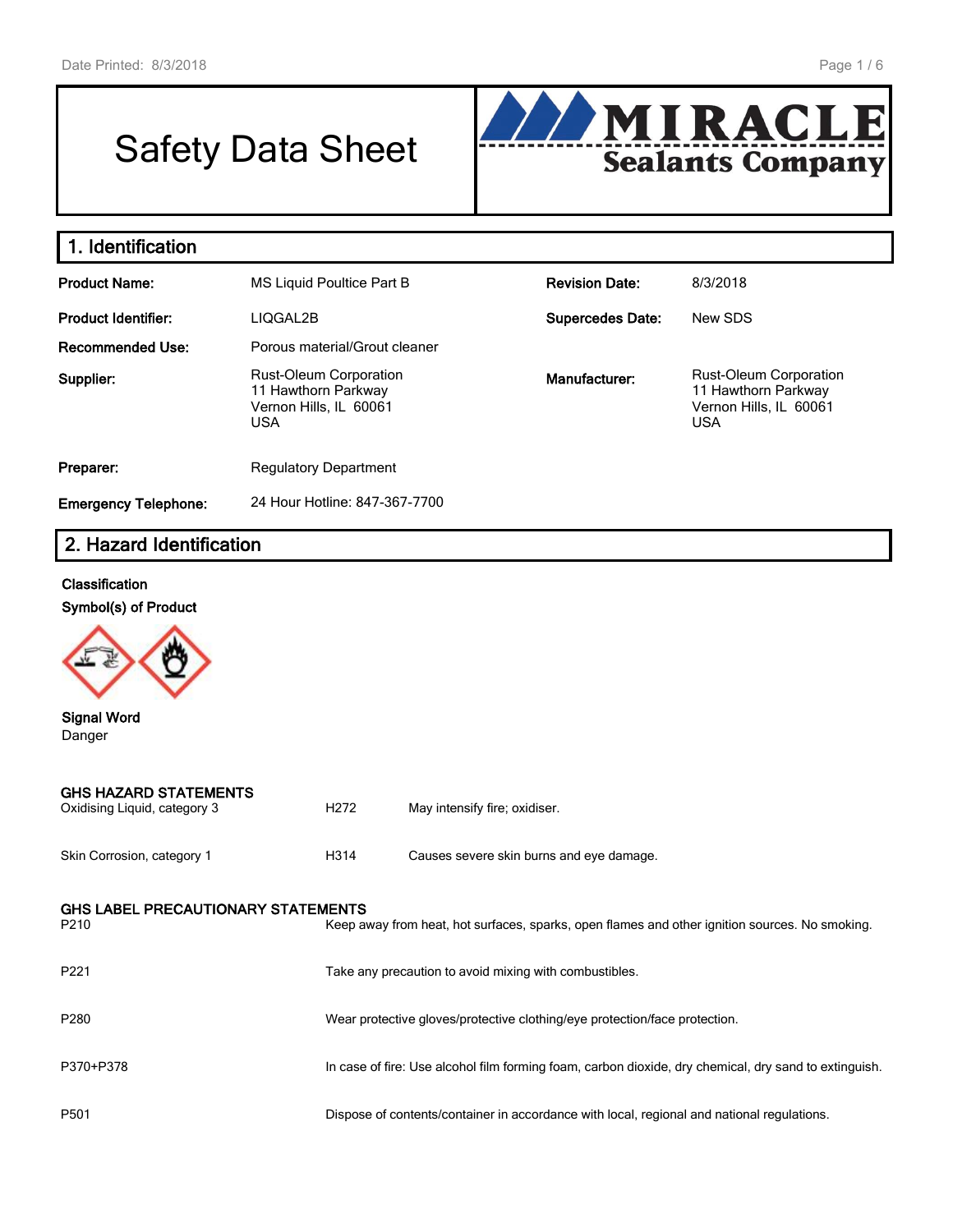| Date Printed: 8/3/2018 | Page 2/6                                                                                                                            |
|------------------------|-------------------------------------------------------------------------------------------------------------------------------------|
| P <sub>260</sub>       | Do not breathe dust/fume/gas/mist/vapors/spray.                                                                                     |
| P <sub>264</sub>       | Wash hands thoroughly after handling.                                                                                               |
| P301+P330+P331         | IF SWALLOWED: Rinse mouth. Do NOT induce vomiting.                                                                                  |
| P303+P361+P353         | IF ON SKIN (or hair): Take off immediately all contaminated clothing. Rinse skin with water/<br>shower.                             |
| P304+P340              | IF INHALED: Remove person to fresh air and keep comfortable for breathing.                                                          |
| P305+P351+P338         | IF IN EYES: Rinse cautiously with water for several minutes. Remove contact lenses, if present<br>and easy to do. Continue rinsing. |
| P310                   | If exposed immediately call a POISON CENTER or doctor/physician.                                                                    |
| P321                   | For specific treatment see label                                                                                                    |
| P405                   | Store locked up.                                                                                                                    |

# **GHS SDS PRECAUTIONARY STATEMENTS**<br>P220<br>Keep

Keep/Store away from clothing and other combustible materials.

| 3. Composition / Information On Ingredients |           |                      |                       |                                   |  |  |  |
|---------------------------------------------|-----------|----------------------|-----------------------|-----------------------------------|--|--|--|
| <b>HAZARDOUS SUBSTANCES</b>                 |           |                      |                       |                                   |  |  |  |
| <b>Chemical Name</b>                        | CAS-No.   | <u>Wt.%</u><br>Range | <b>GHS Symbols</b>    | <b>GHS Statements</b>             |  |  |  |
| Hydrogen Peroxide                           | 7722-84-1 | $2.5 - 10$           | GHS03-GHS05-<br>GHS06 | H <sub>271</sub> -302-314-330-335 |  |  |  |

| 4. First-Aid Measures |
|-----------------------|
|-----------------------|

**FIRST AID - EYE CONTACT:** Immediately flush eyes with plenty of water for at least 15 minutes holding eyelids open. Get medical attention. Do NOT allow rubbing of eyes or keeping eyes closed.

**FIRST AID - SKIN CONTACT:** Wash skin with soap and water. Remove contaminated clothing. Get medical attention if irritation develops or persists. Immediately flush skin with plenty of water for at least 15 minutes while removing clothing. Get medical attention immediately. Wash clothing separately before reuse. Destroy contaminated shoes.

**FIRST AID - INHALATION:** Remove to fresh air. If not breathing, give artificial respiration. If breathing is difficult, give oxygen. Get immediate medical attention. Do NOT use mouth-to-mouth resuscitation. If you experience difficulty in breathing, leave the area to obtain fresh air. If continued difficulty is experienced, get medical assistance immediately.

**FIRST AID - INGESTION:** Swallowing less than an ounce will not cause significant harm. For larger amounts, do not induce vomiting, but give one or two glasses of water to drink and get medical attention. If swallowed, rinse mouth with water. If feeling unwell, get medical attention. If swallowed, do not induce vomiting. If victim is conscious and alert, give 2 to 4 cupfuls of water or milk. Call a physician or poison control center immediately. Never give anything by mouth to an unconscious person. Treat symptomatically and supportively. Do not induce vomiting unless advised by a physician. Call nearest Poison Control Center or Physician immediately.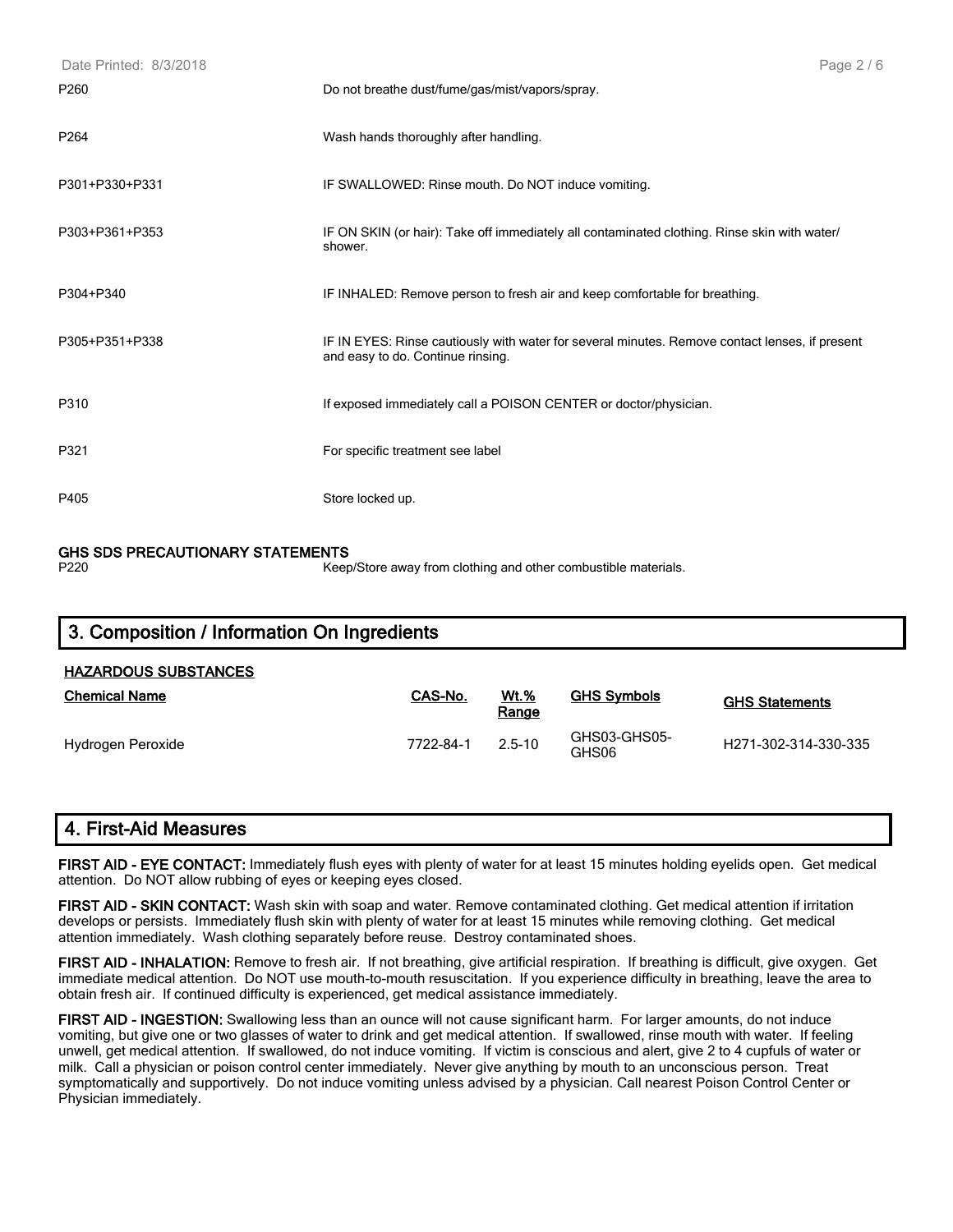# **5. Fire-Fighting Measures**

**EXTINGUISHING MEDIA:** Alcohol Film Forming Foam, Carbon Dioxide, Dry Chemical, Dry Sand, Water Fog

**UNUSUAL FIRE AND EXPLOSION HAZARDS:** No unusual fire or explosion hazards noted. Keep containers tightly closed. FLASH POINT IS TESTED TO BE GREATER THAN 200 DEGREES F.

**SPECIAL FIREFIGHTING PROCEDURES:** Water may be used to cool closed containers to prevent buildup of steam. If water is used, fog nozzles are preferred. Containers can rupture and release highly toxic material if exposed to heat. Substance is noncombustible but reacts with many metals to form explosive hydrogen gas. Use water spray to keep fire-exposed containers cool. Containers may explode when heated.

**Special Fire and Explosion Hazard (Combustible Dust):** No Information

# **6. Accidental Release Measures**

**STEPS TO BE TAKEN IF MATERIAL IS RELEASED OR SPILLED:** If spilled, contain spilled material and remove with inert absorbent. Dispose of contaminated absorbent, container, and unused contents in accordance with local, state, and federal regulations. Do not incinerate closed containersAvoid runoff into sewers and waterways. Provide ventilation and approach spill from upwind using proper personal protective equipment as indicated in Section 8. Carefully neutralize spill with sodium bicarbonate (NaHCO3). Dispose of according to local, state (provincial) and federal regulations. Do not incinerate closed containers. Contain spilled liquid with sand or earth. DO NOT use combustible materials such as sawdust.

# **7. Handling and Storage**

**HANDLING:** Wash thoroughly after handling. Wash hands before eating. Remove contaminated clothing and launder before reuse. Use only with adequate ventilation. Follow all SDS and label precautions even after container is emptied because it may retain product residues. Avoid breathing fumes, vapors, or mist. Avoid contact with eyes, skin and clothing.

**STORAGE:** Store in a dry, well ventilated place. Keep container tightly closed when not in use.

**Advice on Safe Handling of Combustible Dust:** No Information

| 18. Exposure Controls / Personal Protection |         |                       |                          |                                  |                     |                                    |  |
|---------------------------------------------|---------|-----------------------|--------------------------|----------------------------------|---------------------|------------------------------------|--|
| l Chemical Name                             | CAS-No. | Weight %<br>∟ess Than | <b>ACGIH TLV-</b><br>TWA | <b>ACGIH TLV-</b><br><b>STEL</b> | <b>OSHA PEL-TWA</b> | <b>OSHA PEL-</b><br><b>CEILING</b> |  |

#### **PERSONAL PROTECTION**

**ENGINEERING CONTROLS:** Use process enclosures, local exhaust ventilation, or other engineering controls to control airborne levels below recommended exposure limits. Prevent build-up of vapors by opening all doors and windows to achieve crossventilation. Provide general dilution of local exhaust ventilation in volume and pattern to keep TLV of hazardous ingredients below acceptable limits.

Hydrogen Peroxide 7722-84-1 10.0 1 ppm N.E. 1 ppm N.E.

**RESPIRATORY PROTECTION:** A respiratory protection program that meets OSHA 1910.134 and ANSI Z88.2 requirements must be followed whenever workplace conditions warrant a respirator's use.

**SKIN PROTECTION:** Use gloves to prevent prolonged skin contact. Nitrile or Neoprene gloves may afford adequate skin protection. Use impervious gloves to prevent skin contact and absorption of this material through the skin.

**EYE PROTECTION:** Use safety eyewear designed to protect against splash of liquids.

**OTHER PROTECTIVE EQUIPMENT:** Refer to safety supervisor or industrial hygienist for further guidance regarding types of personal protective equipment and their applications.

**HYGIENIC PRACTICES:** Wash thoroughly with soap and water before eating, drinking or smoking. Remove contaminated clothing immediately and launder before reuse.

**Engineering Measures for Combustible Dust:** No Information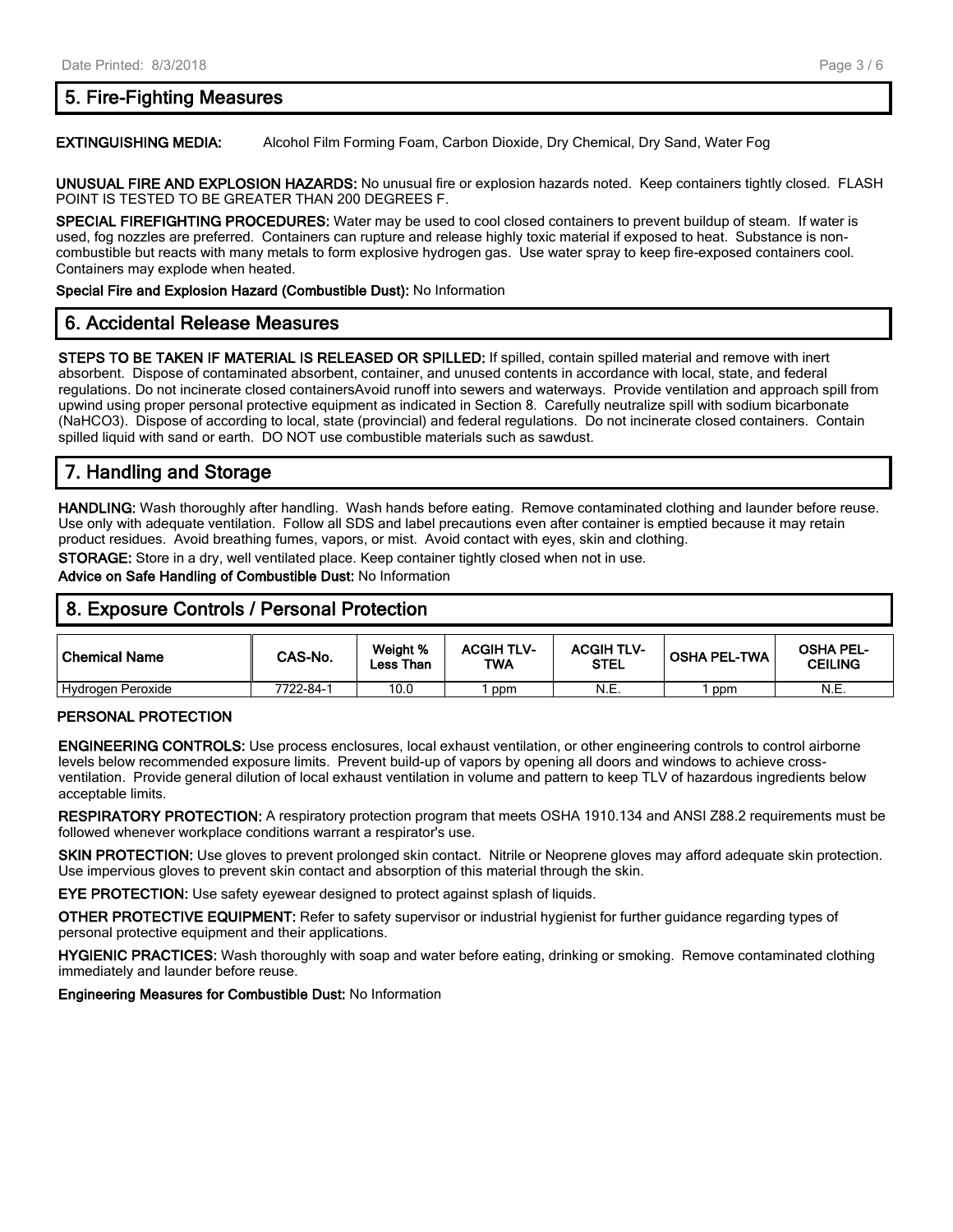# **9. Physical and Chemical Properties**

| Appearance:                 | Liguid                      | <b>Physical State:</b>            | Liguid        |
|-----------------------------|-----------------------------|-----------------------------------|---------------|
| Odor:                       | None                        | <b>Odor Threshold:</b>            | N.E.          |
| <b>Relative Density:</b>    | 1.027                       | pH:                               | N.A.          |
| Freeze Point. °C:           | N.D.                        | <b>Viscosity:</b>                 | N.D.          |
| <b>Solubility in Water:</b> | Slight                      | Partition Coefficient, n-octanol/ | N.D.          |
| Decompostion Temp., °C:     | N.D.                        | water:                            |               |
| Boiling Range, °C:          | $100 - 108$                 | <b>Explosive Limits, vol%:</b>    | $N.A. - N.A.$ |
| <b>Flammability:</b>        | Does not Support Combustion | Flash Point, °C:                  | 94            |
| <b>Evaporation Rate:</b>    | Slower than Ether           | Auto-ignition Temp., °C:          | N.D.          |
| <b>Vapor Density:</b>       | Heavier than Air            | Vapor Pressure:                   | N.D.          |

(See "Other information" Section for abbreviation legend)

# **10. Stability and Reactivity**

**CONDITIONS TO AVOID:** Avoid contact with metals.

**INCOMPATIBILITY:** Incompatible with strong oxidizing agents, strong acids and strong alkalies. Product slowly corrodes copper, aluminum, zinc, and galvanized surfaces.

**HAZARDOUS DECOMPOSITION:** When heated to decomposition, it emits acrid smoke and irritating fumes. Decomposition produces hydrogen chloride, chlorine and hydrogen gases.

**HAZARDOUS POLYMERIZATION:** Will not occur under normal conditions.

**STABILITY:** This product is stable under normal storage conditions.

# **11. Toxicological Information**

**EFFECTS OF OVEREXPOSURE - EYE CONTACT:** Irritating, and may injure eye tissue if not removed promptly. Substance causes severe eye irritation. Injury may be permanent.

**EFFECTS OF OVEREXPOSURE - SKIN CONTACT:** Low hazard for usual industrial handling or commercial handling by trained personnel. Severely irritating; may cause permanent skin damage.

**EFFECTS OF OVEREXPOSURE - INHALATION:** High gas, vapor, mist or dust concentrations may be harmful if inhaled. Avoid breathing fumes, spray, vapors, or mist. Harmful if inhaled. High vapor concentrations are irritating to the eyes, nose, throat and lungs.

**EFFECTS OF OVEREXPOSURE - INGESTION:** Substance may be harmful if swallowed. Corrosive and may cause severe and permanent damage to mouth, throat and stomach.

**EFFECTS OF OVEREXPOSURE - CHRONIC HAZARDS:** Repeated exposure to low concentrations of HCl vapor or mist may cause bleeding of nose and gums.

**PRIMARY ROUTE(S) OF ENTRY:** Eye Contact, Ingestion, Inhalation, Skin Absorption, Skin Contact

#### **ACUTE TOXICITY VALUES**

**The acute effects of this product have not been tested. Data on individual components are tabulated below:**

| CAS-No.   | <b>Chemical Name</b> | Oral LD50      | <b>Dermal LD50</b> | Vapor LC50 |
|-----------|----------------------|----------------|--------------------|------------|
| 7722-84-1 | Hydrogen Peroxide    | 1518 mg/kg Rat | 9200 mg/kg Rabbit  | 2 mg/L Rat |

N.E. - Not Established

# **12. Ecological Information**

**ECOLOGICAL INFORMATION:** Product is a mixture of listed components.

# **13. Disposal Information**

**DISPOSAL INFORMATION:** Dispose of material in accordance to local, state, and federal regulations and ordinances. Do not allow to enter waterways, wastewater, soil, storm drains or sewer systems. RCRA Hazardous Waste: This material, when discarded or disposed of, could be a hazardous waste according to federal regulations (40 CFR 261) due to the characteristic of corrosivity (D002). Check state and local regulations for disposal requirements. Chemical additions, processing or otherwise altering this material may make the waste management information presented in this SDS incomplete, inaccurate, or otherwise inappropriate.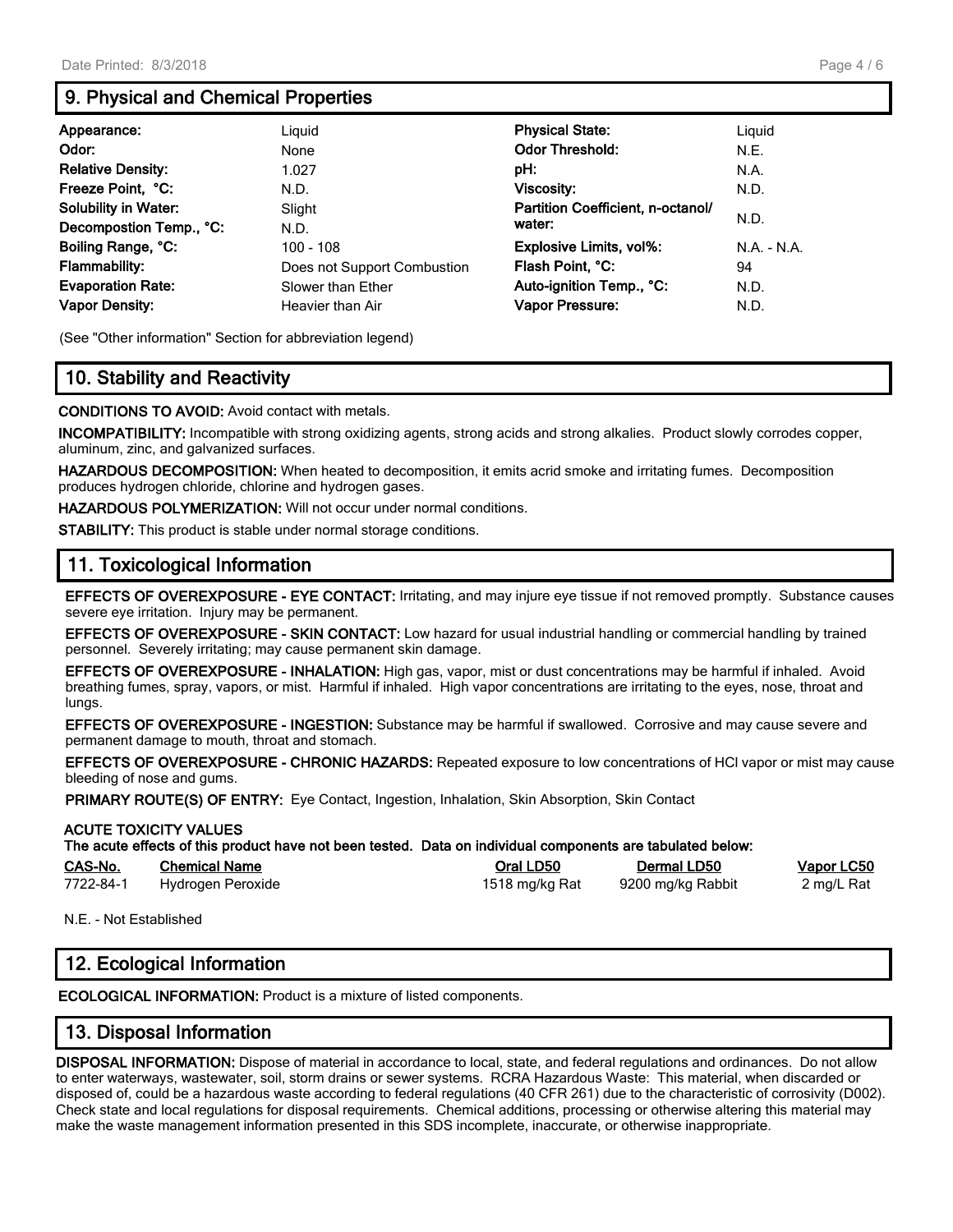# **14. Transport Information**

|                              | Domestic (USDOT)                                        | <b>International (IMDG)</b>             | Air (IATA)                              | <b>TDG (Canada)</b>                                     |
|------------------------------|---------------------------------------------------------|-----------------------------------------|-----------------------------------------|---------------------------------------------------------|
| <b>UN Number:</b>            | N.A.                                                    | 2984                                    | 2984                                    | N.A.                                                    |
| <b>Proper Shipping Name:</b> | Hydrogen peroxide<br>solutions in limited<br>quantities | Hydrogen peroxide,<br>aqueous solutions | Hydrogen peroxide,<br>aqueous solutions | Hydrogen peroxide<br>solutions in limited<br>quantities |
| <b>Hazard Class:</b>         | N.A.                                                    | 5.1                                     | 5.1                                     | N.A.                                                    |
| Packing Group:               | N.A.                                                    | III                                     | Ш                                       | N.A.                                                    |
| <b>Limited Quantity:</b>     | Yes                                                     | Yes                                     | Cargo Aircraft Only                     | Yes                                                     |

### **15. Regulatory Information**

#### **U.S. Federal Regulations:**

#### **CERCLA - SARA Hazard Category**

This product has been reviewed according to the EPA 'Hazard Categories' promulgated under Sections 311 and 312 of the Superfund Amendment and Reauthorization Act of 1986 (SARA Title III) and is considered, under applicable definitions, to meet the following categories:

Oxidizer (liquid, solid, or gas), Skin Corrosion or Irritation

#### **Sara Section 313:**

This product contains the following substances subject to the reporting requirements of Section 313 of Title III of the Superfund Amendment and Reauthorization Act of 1986 and 40 CFR part 372:

No Sara 313 components exist in this product.

#### **Toxic Substances Control Act:**

This product contains the following chemical substances subject to the reporting requirements of TSCA 12(b) if exported from the United States:

No TSCA 12(b) components exist in this product.

| 16. Other Information                                                        |       |                      |          |                         |  |                             |   |
|------------------------------------------------------------------------------|-------|----------------------|----------|-------------------------|--|-----------------------------|---|
| <b>HMIS RATINGS</b><br>Health:                                               | $2^*$ | Flammability:        |          | <b>Physical Hazard:</b> |  | <b>Personal Protection:</b> | X |
| <b>NFPA RATINGS</b><br>Health:                                               | 2     | <b>Flammability:</b> |          | Instability             |  |                             |   |
| <b>Volatile Organic Compounds</b>                                            |       |                      | $0.00\%$ |                         |  |                             |   |
| <b>SDS REVISION DATE:</b>                                                    |       |                      | 8/3/2018 |                         |  |                             |   |
| <b>REASON FOR REVISION:</b>                                                  |       |                      |          |                         |  |                             |   |
| Legend: N.A. - Not Applicable, N.E. - Not Established, N.D. - Not Determined |       |                      |          |                         |  |                             |   |